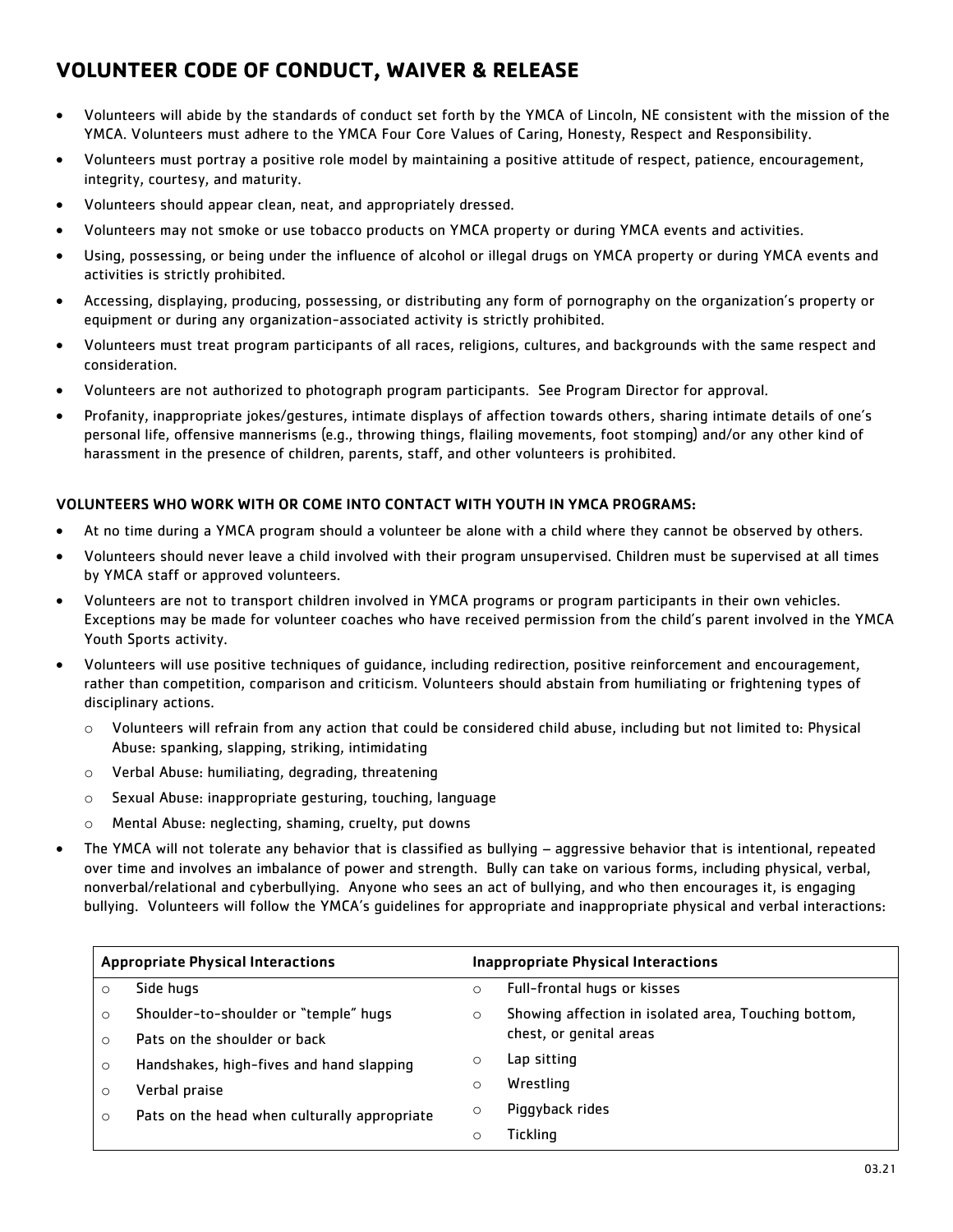| $\circ$                                | Holding hands (with young children in escorting<br>situations) | $\circ$                                  | Any type of massage given by or to a youth                                                                                                                                                                                                                                  |
|----------------------------------------|----------------------------------------------------------------|------------------------------------------|-----------------------------------------------------------------------------------------------------------------------------------------------------------------------------------------------------------------------------------------------------------------------------|
|                                        |                                                                | $\circ$                                  | Any form of affection that is unwanted by the youth or<br>volunteer                                                                                                                                                                                                         |
|                                        |                                                                | $\circ$                                  | Compliments relating to physique or body development                                                                                                                                                                                                                        |
|                                        |                                                                | $\circ$                                  | Discipline through physical punishment                                                                                                                                                                                                                                      |
| <b>Appropriate Verbal Interactions</b> |                                                                | <b>Inappropriate Verbal Interactions</b> |                                                                                                                                                                                                                                                                             |
| $\circ$                                | Positive reinforcement                                         | $\circ$                                  | Name-calling                                                                                                                                                                                                                                                                |
| $\circ$                                | Appropriate jokes                                              | $\circ$                                  | Discussing sexual encounters or personal problems                                                                                                                                                                                                                           |
| $\circ$                                | Encouragement                                                  | $\circ$                                  | <b>Secrets</b>                                                                                                                                                                                                                                                              |
| O                                      | Praise                                                         | $\circ$                                  | Cursing, off-color or sexual jokes, derogatory remarks                                                                                                                                                                                                                      |
|                                        |                                                                | $\circ$                                  | Shaming or belittling                                                                                                                                                                                                                                                       |
|                                        |                                                                | $\circ$                                  | Harsh language that may frighten, threaten or humiliate<br>youth                                                                                                                                                                                                            |
|                                        |                                                                | $\circ$                                  | Derogatory remarks about the youth or his/her family                                                                                                                                                                                                                        |
|                                        |                                                                | $\circ$                                  | Racially or ethnically insensitive jokes or comments; and<br>insensitive comments or jokes regarding people with<br>mental or physical disabilities, including but not limited<br>to the use of slurs such as "he's retarded," or "what a<br>retard," or "she's a cripple." |

 The YMCA strongly recommends that volunteers do not have contact with youth outside of program activities for which the volunteering is taking place. However, if outside contacts are unavoidable, it is recommended that the volunteer follow these guidelines for appropriate and inappropriate outside contact:

| <b>Appropriate Outside Contact</b> |                                                                                                                         | Inappropriate Outside Contact |                                                                          |
|------------------------------------|-------------------------------------------------------------------------------------------------------------------------|-------------------------------|--------------------------------------------------------------------------|
|                                    | Taking groups of youth on an outing                                                                                     | $\circ$                       | Taking one youth on an outing without the parents'<br>written permission |
|                                    | Attending sporting activities with groups of<br>youth<br>Attending functions at a youth's home, with<br>parents present | $\circ$                       | Visiting one youth in the youth's home, without a parent<br>present      |
|                                    |                                                                                                                         | O                             | Entertaining one youth in the home of the volunteer                      |
|                                    |                                                                                                                         | O                             | A lone youth spending the night with the volunteer                       |

 The YMCA does not recommend private electronic communication between volunteers and youth, including the use of social networking websites. All communications between volunteers and youth should be transparent. The following are examples of appropriate and inappropriate electronic communication:

| <b>Appropriate Electronic Communication</b> |                                                                                                    | <b>Inappropriate Electronic Communication</b> |                                                                                                       |
|---------------------------------------------|----------------------------------------------------------------------------------------------------|-----------------------------------------------|-------------------------------------------------------------------------------------------------------|
| $\circ$                                     | Sending and replying to emails and text<br>messages from youth ONLY when copying in the            | $\circ$                                       | Harsh, coercive, threatening, intimidating, shaming,<br>derogatory, demeaning or humiliating comments |
|                                             | youth's parent                                                                                     | $\circ$                                       | Sexually oriented conversations                                                                       |
| $\circ$                                     | Communicating through "organization group<br>pages" on Facebook or other approved public<br>forums | $\circ$                                       | Private messages between volunteers with youth                                                        |
|                                             |                                                                                                    | O                                             | Posting pictures of organization participants on social<br>media sites                                |
| $\circ$                                     | "Private" profiles for volunteers which youth<br>cannot access                                     |                                               |                                                                                                       |
|                                             |                                                                                                    | $\circ$                                       | Posting inappropriate comments on pictures                                                            |
|                                             |                                                                                                    | O                                             | "Friending" participants on social networking sites                                                   |